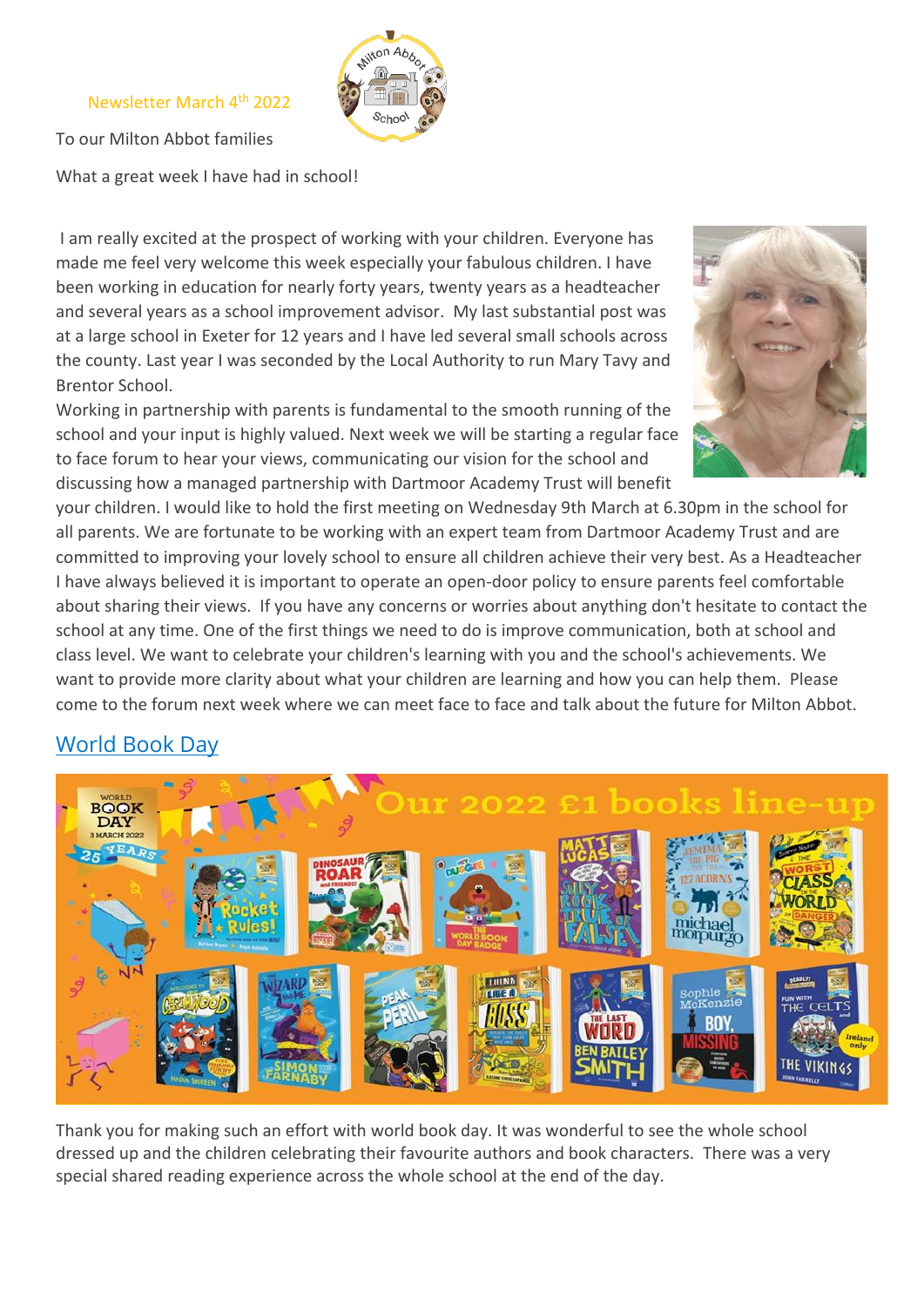

# Ukraine

This week, assemblies have focussed on the crisis in Ukraine. Rather than have a whole school assembly I tailored the assemblies to Key Stage 1 and 2 to suit the age of the children. Your children were very knowledgeable and keen to contribute their thoughts and understanding. Save the Children offer some very good advice for parents when dealing with children's questions.

"*What is happening in Ukraine can be frightening for both* 



*children and adults. Ignoring or avoiding the topic can lead to children feeling lost, alone and more scared, which can affect their health and wellbeing. It is essential to have open and honest conversations with children to help them process what is happening,"*

Experts at Save the Children share five tools and tips that caregivers can use to approach the conversation with children: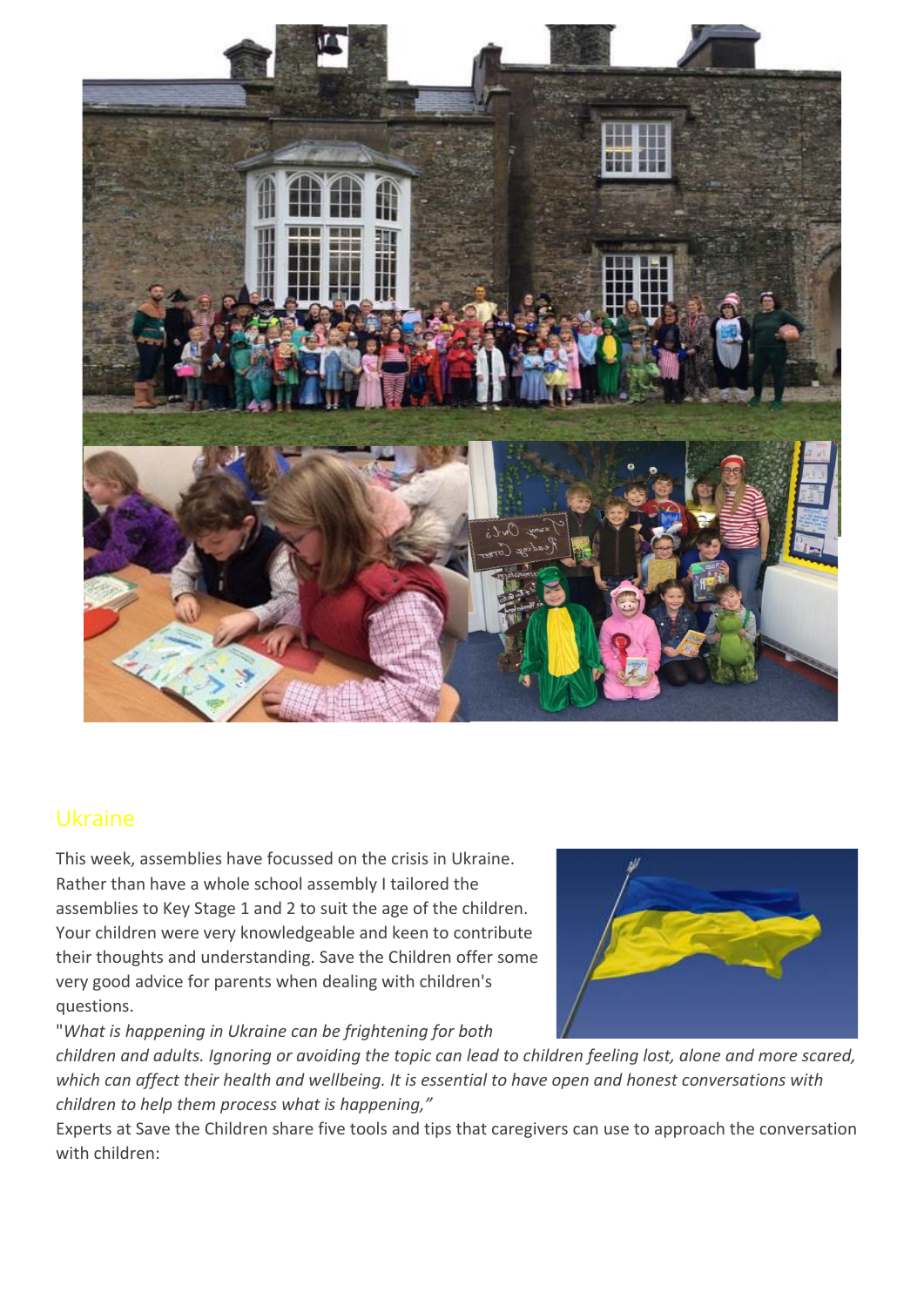#### **1.MAKE TIME AND LISTEN WHEN YOUR CHILD WANTS TO TALK**

Give children the space to tell you what they know, how they feel and to ask you questions. They may have formed a completely different picture of the situation than you have. Take the time to listen to what they think, and what they have seen or heard.

## **2. TAILOR THE CONVERSATION TO THE CHILD**

Be mindful of the child's age as you approach the conversation with them. Young children may not understand what conflict or war means and require an age-appropriate explanation. Be careful not to overexplain the situation or go into too much detail as this can make children unnecessarily anxious. Younger children may be satisfied just by understanding that sometimes countries fight. Older children are more likely to understand what war means but may still benefit from talking with you about the situation. In fact, older children will often be more concerned by talk of war because they tend to understand the dangers better than younger children do.

### **3. VALIDATE THEIR FEELINGS**

It is important that children feel supported in the conversation. They should not feel judged or have their concerns dismissed. When children have the chance to have an open and honest conversation about things upsetting them, it can create a sense of relief and safety.

## **4. REASSURE THEM THAT ADULTS ALL OVER THE WORLD ARE WORKING HARD TO RESOLVE THIS**

Remind children that this is not their problem to solve. They should not feel guilty about playing, seeing their friends, and doing the things that make them happy. Stay calm when you approach the conversation. Children often copy the sentiments of their caregivers – if you are uneasy about the situation, chances are your child will be uneasy as well.

### **5. GIVE THEM A PRACTICAL WAY TO HELP**

Support children who want to help. Children who have the opportunity to help those affected by the conflict can feel like they are part of the solution. Children can create fundraisers, send letters to local decision-makers or create drawings calling for peace.

### After School Club

I am delighted to tell you that from next week Susie Jonas will be running after school club for four nights a week. Ocra will continue to do sports on Wednesday. This will provide continuity for your children. Susie is really excited and is starting to plan some exciting activities and opportunities for your children.

#### Early Years



We are delighted to welcome Suzie Stevens from Dartmoor Academy Trust who will be working with our Early Years provision every Friday. Suzie is the Executive Head of St James and an Early Years specialist. She will be working with all staff in the unit to continue to improve the provision and learning opportunities for our youngest children.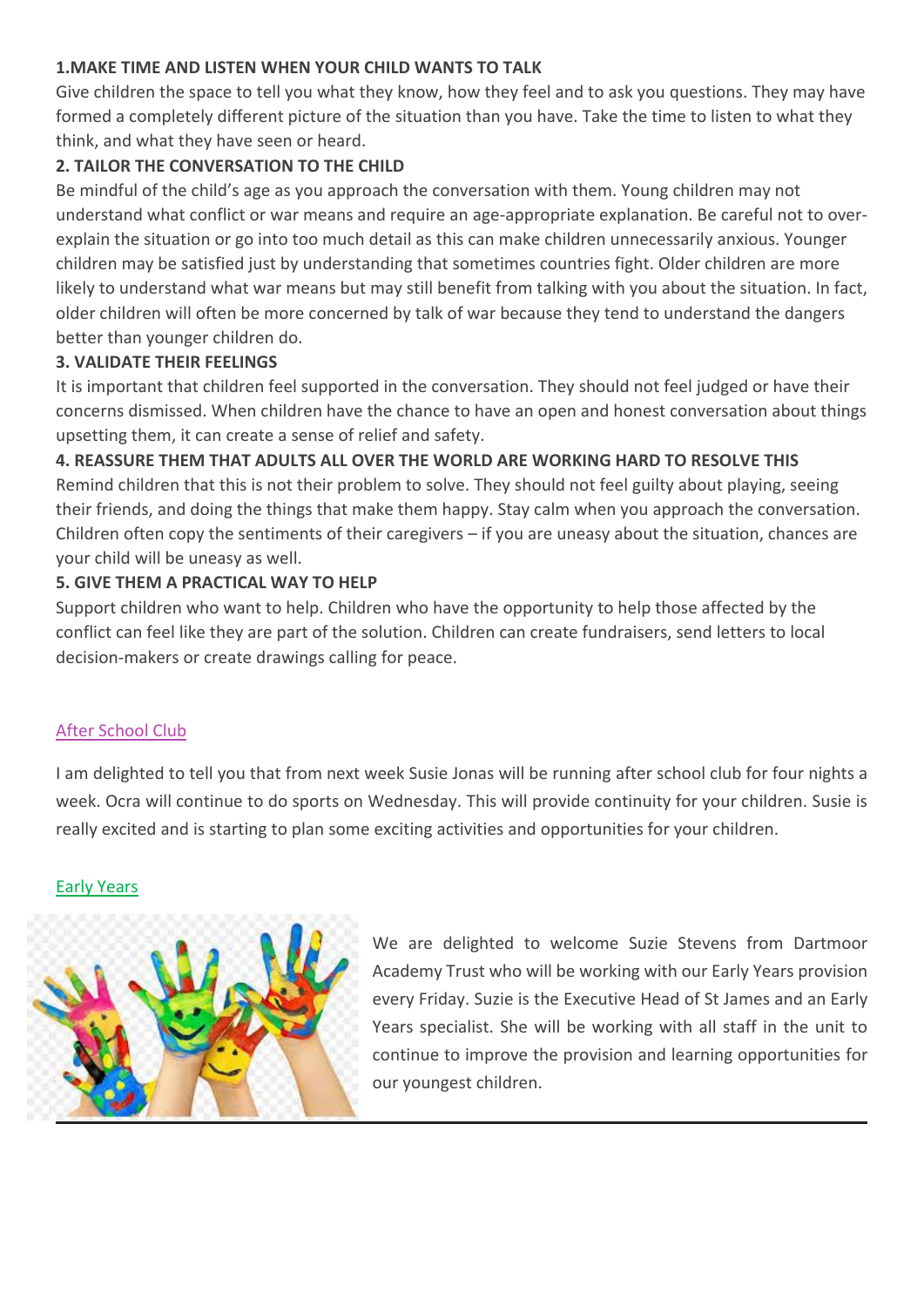#### Tawny Owls

In Tawny Owls this week we have enjoyed starting many new units of work including reading and studying Shakespeare's 'Julius Caeser' as part of our new English unit. We also began to find out about Roman Chariots ready for our new



Design & Technology project. In History we have developed our understanding of the Romans in Britain and in particular we are focusing on Hadrian's Wall and finally in Science we enjoyed dissecting daffodils to investigate flowers further and learn what happens beneath the bright and pretty



petals! We have also loved spending time in our new and vastly improved Reading Corner! We have enjoyed reading under the cosy, leafed canopy as well as sharing new books with friends.

We also thoroughly enjoyed many book and story activities that were part of our World Book Day celebrations, our favourite part of the day

was reading with our many friends across the school.

#### Little Owls

We have had so much fun, reading new stories and making dinosaurs nests! We have all had a go at mixing, and describing what our creation looks and smells like! We can't wait to share. We have been searching for fossils and watching volcanoes erupt.



#### Barn Owls



We are in the process of redesigning our reading corner. The class have chosen the theme "Enchanted Wood" and have been busy suggesting ideas and designing the space.

Reading is an integral part of our classroom. We share our favourite books and make time to enjoy reading. Everyday we read in class, so it's important book bags come in everyday.

Today we had a spare few minutes, so a few Barn Owls decided to use that time looking at books from my super special silver box!

Our gratitude tree is growing! Today we began our work on the Christian festival of Easter and looked at Shrove Tuesday, Ash Wednesday and Lent. We then added kindness challenge hearts

Eagle Owls